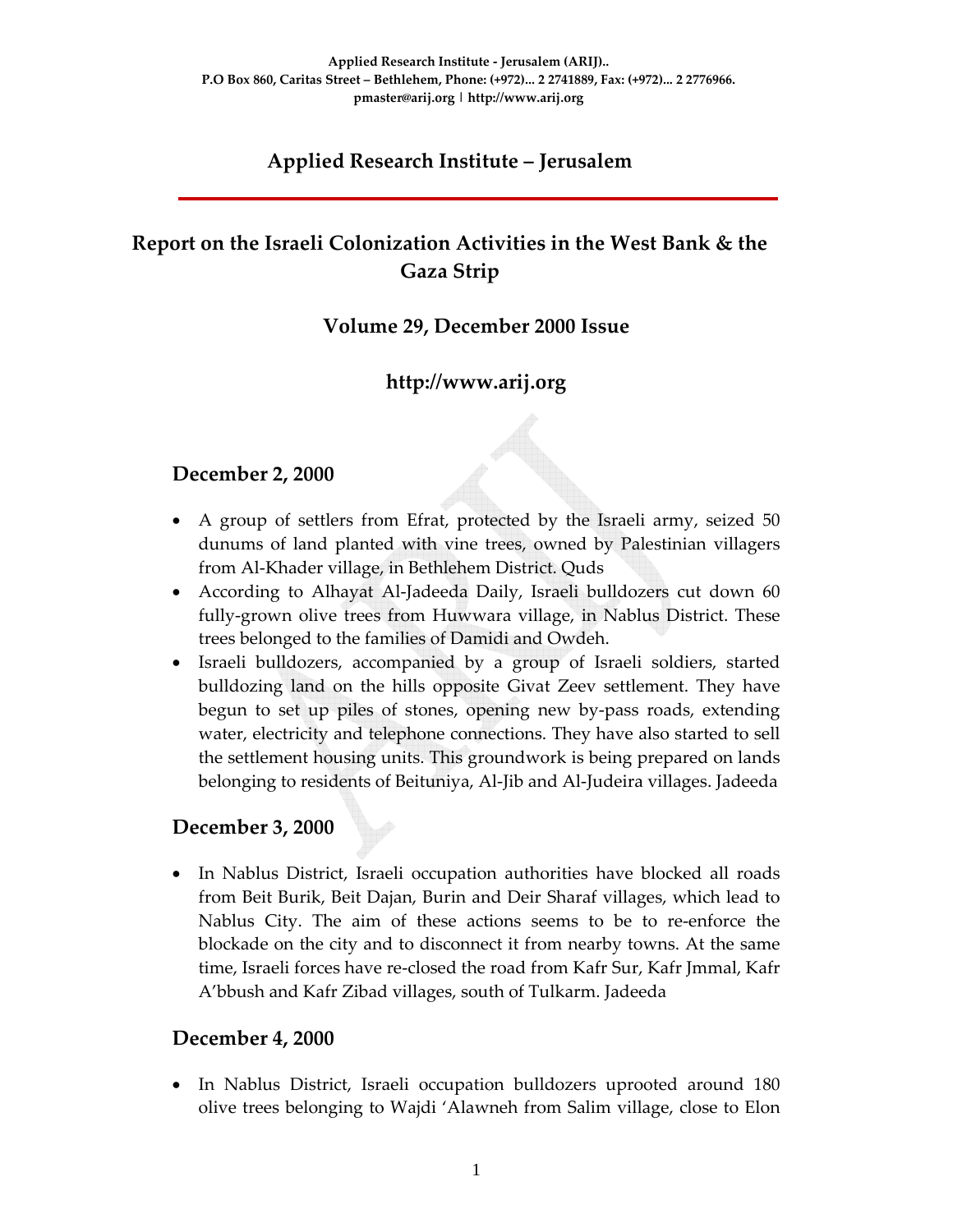Moreh settlement. Moreover, Jewish settlers accompanied by Israeli forces set fire to an olive grove owned by Palestinians from Burqa village. According to Palestinian sources, in 'Azmut village east of Nablus, a group of Jewish settlers bulldozed pieces of land located between 'Azmut and Deir Al Hatab villages and chopped down more than 1000 olive trees belonging to the 'Alawneh family. Quds

- Also in Nablus District, the settlers of Yizhar destroyed two plastic houses belonging to Rahma Isma'el from Burin village, and burned the cattle yard containing 70 sheep belonged to Ghaleb family. Isma'el claimed that the settlers killed the cattle by feeding them with poisonous substances. Yizhar settlers also stole the accessories and the bags of olive collected by farmers in Burin village. Quds
- A report was published by the Peace Now movement proposing a new plan to evacuate a number of Jewish settlements in the Palestinian Territories. The report urged for the evacuation of about 6,500 Jewish settlers in Gaza Strip and more than 100,000 settlers from settlements in the West Bank. The report divided settlements into eight categories and suggested that the first six should be evacuated. **These eight categories are:**
	- Category 1: settlements located in the heart of Gaza Strip such as Netzarim, Kfar Darom, Morag and Neveh Dekalim. These include about 6,500 settlers.
	- Category 2: settlements in the heart of the West Bank such as Hebron, Kfar Tapuah, Nahliel, Ofra, Beit El, Psagot, and Kiryat Arba. These include 18,500 settlers.
	- Category 3: settlements surrounded by Palestinian villages such as Elon Moreh, Kedumim, Yitzar and Eli. These include 16,000 settlers.
	- Category 4: settlements located deep in the West Bank such as Ariel and Adumim, with a total of 45,000 settlers.
	- Category 5: settlements in the Jordan Valley and by the Dead Sea totaling 5,000 settlers.
	- Category 6: settlements that dislocate Palestinian territorial contiguity, amounting to 20,000 settlers.
	- Category 7: settlements in Gush Etzion, comprising 12,000 settlers
	- Category 8: settlements close to the Armistice Line totaling 72,000 settlers. Haaretz

#### **December 5, 2000**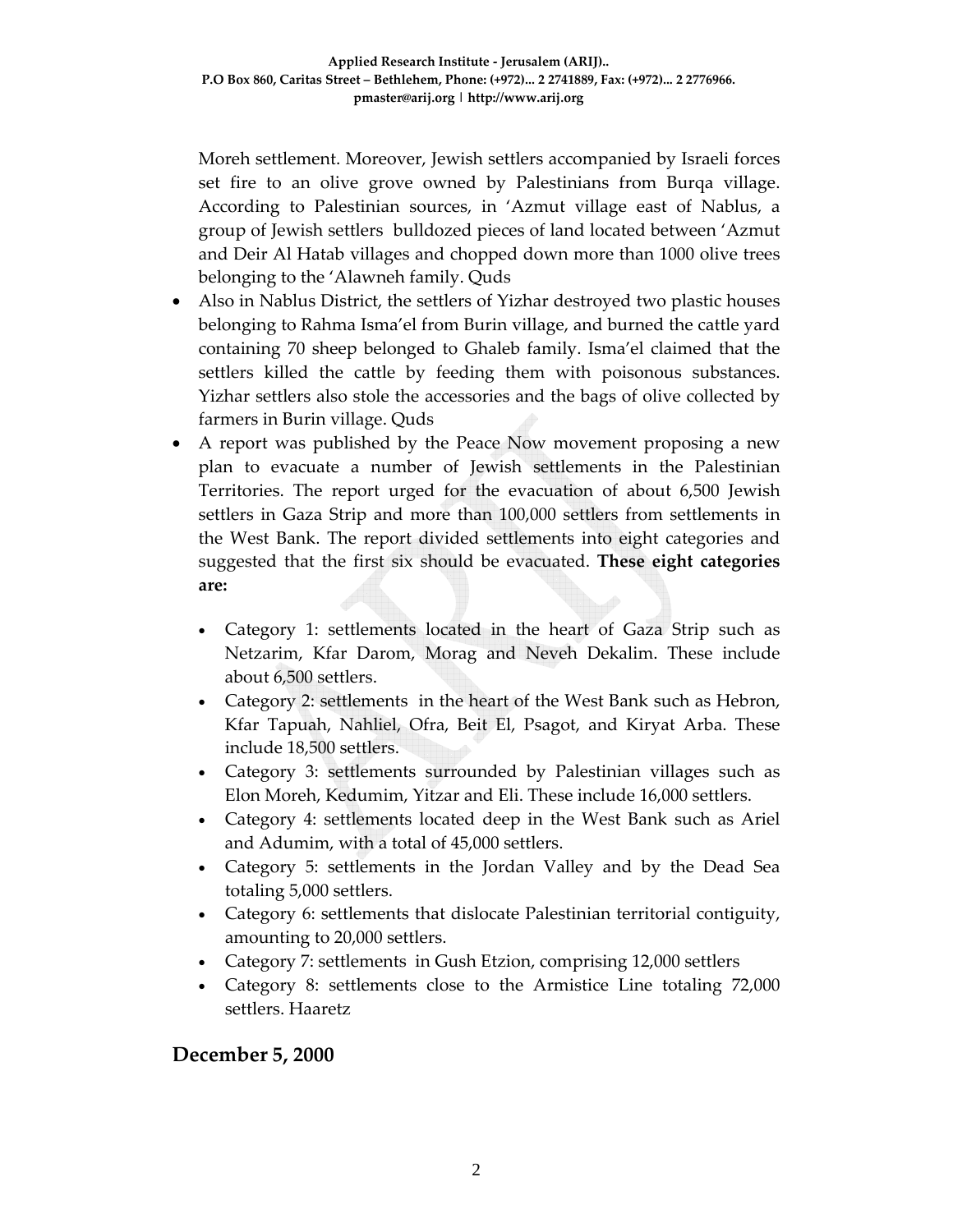- In Nablus District, Israeli bulldozers, guarded by dozens of Israeli soldiers, uprooted 250 olive trees from Kafr Ad Dik village, near Salfit. According to the inhabitant Mohammad Mer'y it is now impossible to reach the village due to the Jewish settlers who have set up an outpost in the village near the Secondary School for Girls. In addition, 50 olive trees were cut down from As Sawiya and Beita villages. Settlers from Yizhar, which is constructed on Huwwara and Burin village land, cut down more than 500 olive trees owned by several Palestinian families from Huwwara. Wageeh Owdeh, the Mayor of the village said that this is the sixth time that settlers and Israeli army damaged and uprooted trees from Huwwara.
- In Ramallah District, Israeli authorities uprooted more than 15 olive trees (16 years old) from Al Lubban al Gahrbi village. The trees were then transported in Lorries in order to be re‐planted at Beit Arye settlement, near the 1949 Armistice Line. Fieldworker & Quds & PIC & Jadeeda

#### **December 6, 2000**

• In Hebron District, Jewish settlers damaged the telecommunication network that serves more than 1,100 people including hospitals, in downtown Hebron. Eyewitnesses said that a group of settlers destroyed the main telephone connection by cutting the cables. This kind of damage takes at least ten days to be fixed. Quds

#### **December 7, 2000**

• According to the Palestinian Information Center, Israeli occupation authorities are continuing their policy of destroying the Palestinian environment by uprooting more trees. Today, Israeli bulldozers damaged more than ten dunums of vines belonging to the Al Masharqa family, near the Fawwar refugee camp, Hebron District. The Israeli army also closed the main entrance to Fawwar camp with stones and rocks.

#### **December 8, 2000**

- Israeli occupation authorities demolished a 150m long and 8m high wall of Al‐Khader Secondary School for Boys, which is located in area C, close to the by‐pass road no. 60, in Bethlehem District. They also cut down about 20 olive trees from the same area. Quds
- A report appeared in Al-Quds Daily stating that Palestinian olive trees are the preferred targets for Jewish settlers and Israeli occupation forces. The report stated that a new policy has been adopted of expelling Palestinians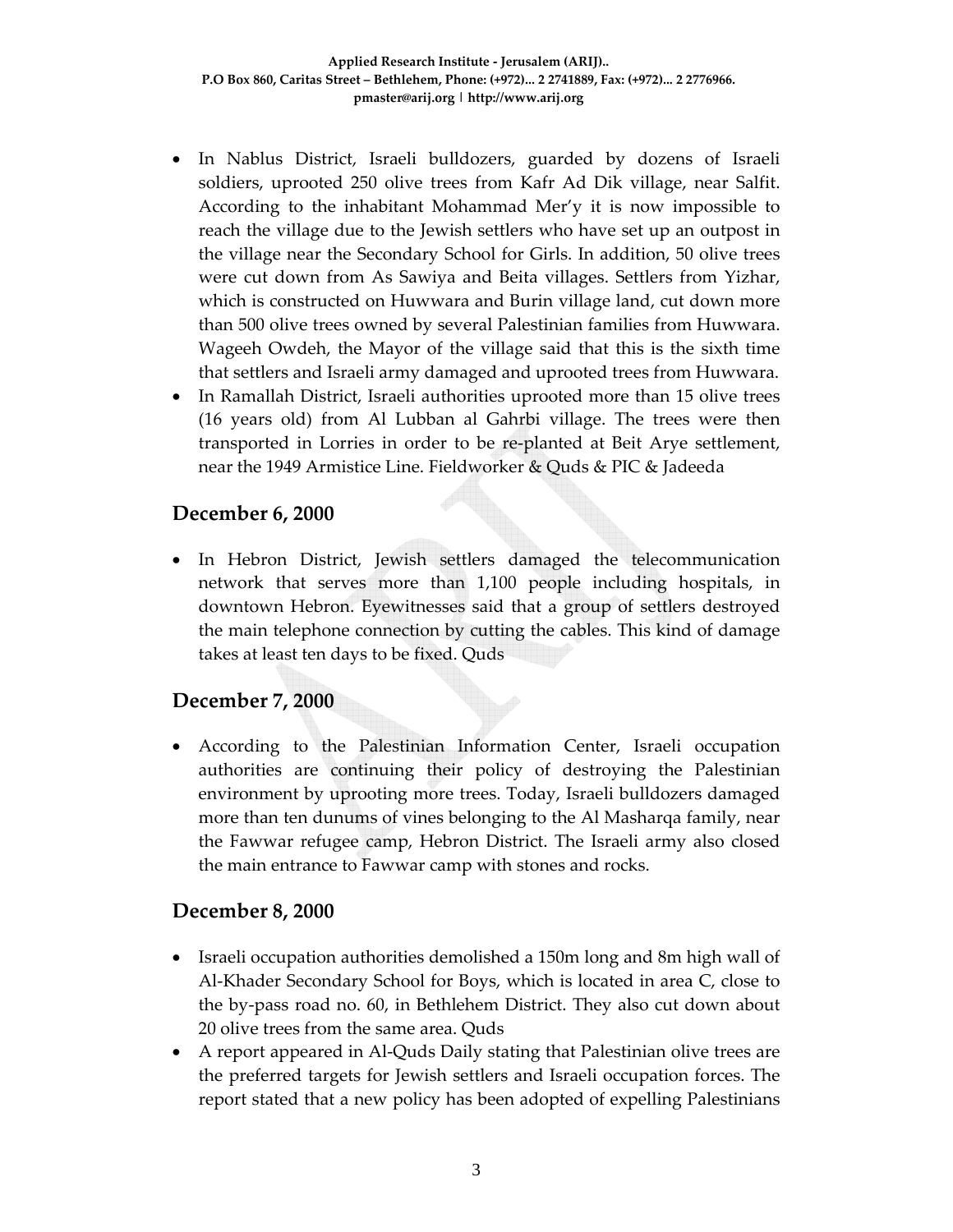from their lands in order to aid land confiscation. The effects of this policy have been far reaching. Hisham 'Alan from Nablus decided not to pick his 120-olive trees rather than risk his life. Likewise, Palestinian farmers of Beit Furik, Nablus can't pick their 1500‐olive trees, which are close to Itamar settlement. Their olive crops remain unharvested. The report also recorded that settlers in Nablus District have stolen 1,126 sacks of olives weighing 73,190 kilograms. Quds

• Israeli bulldozers started to construct a new two kilometer long by-pass road, between Bizzariya village and Hallamish settlement, in Nablus District. The road, which has led the uprooting of 800 olive trees, will run through Burqa village and also threatens hundreds more olive trees. Quds

#### **December 9, 2000**

- A group of Qiryat Arba settlers shot Mansour Jabber, a 13 year old Palestinian child, causing him severe injuries, while he was in his house behind the window. The settlers also continued their usual attacks against the citizens of Hebron by seizing a number of houses near the settlement and closing all by‐pass roads leading to Hebron Jewish settlements. In addition, they destroyed tens of dunums of agricultural land located near by‐pass roads. Quds
- Israeli occupation bulldozers chopped down more than 200 olive trees from Deir Istiya village, in Nablus District, and prevented the villagers from reaching the groves to re‐cultivate them. Also, Israeli bulldozers uprooted 120 olive trees from the same village that belonged to the citizen Abdel 'Aziz Abu Zeid. These trees were the main source of the family's income. Quds
- Jewish settlers captured 'Ata Jaber's house in Al Baq'a village, east of Hebron where they raised the Israeli flag on its roof. However, Israeli authorities eventually forcibly evacuated the settlers who then tried to burn and demolish the house. Fieldworker

#### **December 10, 2000**

• Israeli occupation authorities delivered a military order to the 'Ata Jaber family (see December 9), to confiscate the house until March 2001 under the pretext of it being needed for military purposes. The house was then declared a closed military zone and no one is allowed to enter it. Quds

#### **December 11, 2000**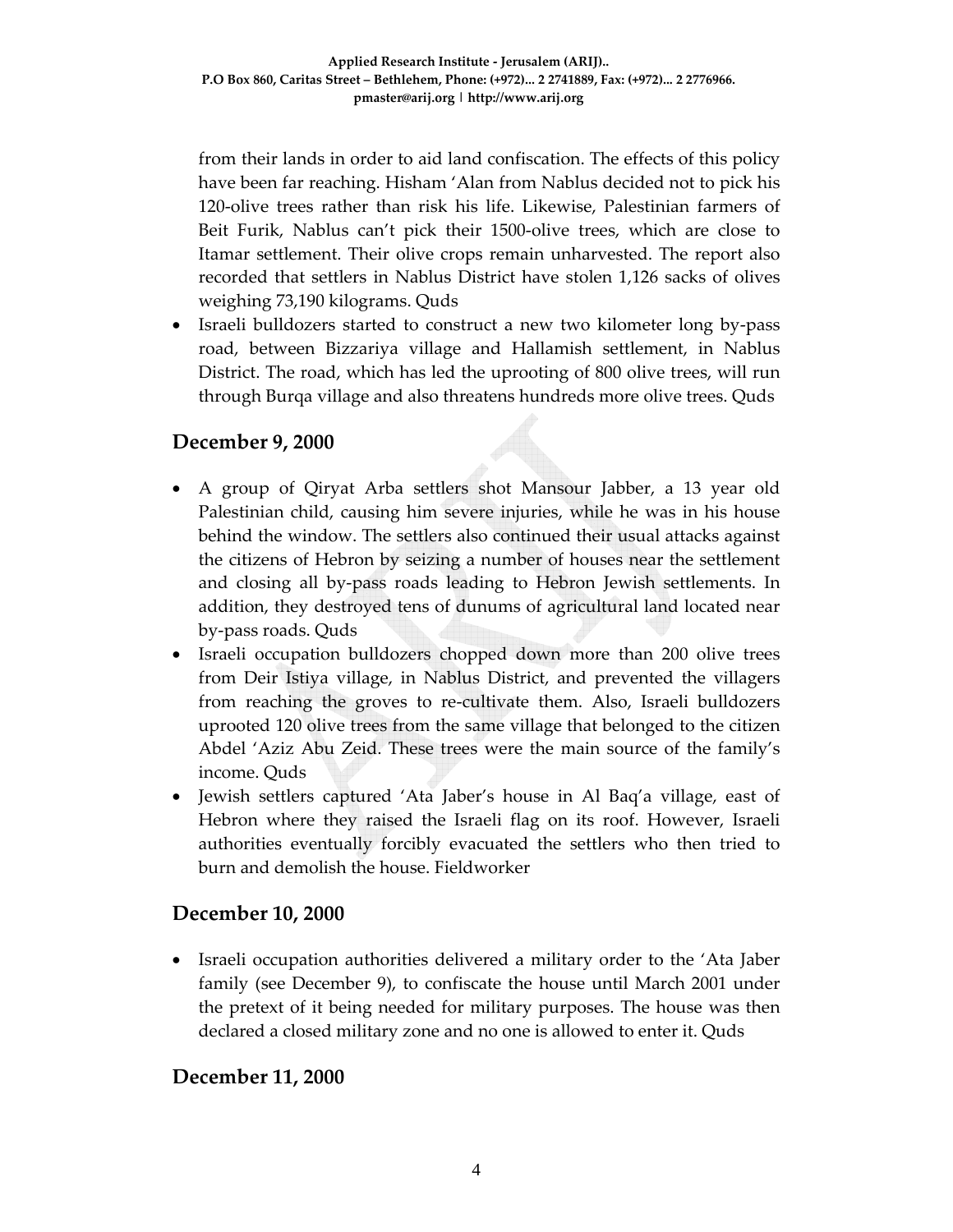- Palestinian villagers of Sinjil, north of Ramallah said that Israeli bulldozers had bulldozed wide areas of their agricultural land. Also in Sinjil, Hasan Zaghloul's house and his farm gate were demolished. The Israeli army chopped down 90 olive trees owned by 'Awashreh and Abu Hamzeh families from the same village. While in Jericho District, Israeli bulldozers demolished several Palestinian houses and stockyards belonging to villagers from Al‐'Auja. Jadeeda
- Jewish settlers uprooted 400 olive and almond trees and 50 citrus trees in addition to bulldozing 250 dunums of land cultivated with fully‐grown trees in 'Izbat Salman village, in Qalqiliya District and owned by the Palestinian families of Salman and Quzmar. According to locals, Israeli surveyors under the protection of the Israeli army were surveying the land, and carrying maps for the area. They seemed to be aiming to confiscate the land either in order to establish a new Jewish settlement or to be used to expand Oranit settlement. The land to be seized is located along side of the road leading to Alfei Mensahe settlement, southeast of Qalqiliya. Quds & Jadeeda
- In Hebron District, Suseya settlers uprooted 70, 8 year old, olive trees owned by the Palestinian Moussa Mohammad Issa from Yatta village. Israeli bulldozers also devastated about 5 dunums of land belonging to the same man in Khillet Al Humus close to Suseya settlement. Fieldworker

#### **December 12, 2000**

- In Qalqiliya near Alfei Menashe, Israeli bulldozers destroyed more than 15 dunums of land cultivated with fully‐grown olive and citrus trees belonging to Palestinian farmers. Jadeeda
- Israeli bulldozers continued to work on a new by-pass road in Nablus District. The new road which has damaged 200 olive and 100 almond trees belonging to villagers from Deir Sahraf. The construction of this road also threatens hundreds of trees with uprooting in order for the road to connect with the settlement. The planned route starts from Deir Sharaf village, passes by Sabastiya, Rameen and Burqa villages and ends at Homesh and Enav settlements to the north and northwest of Nablus City. **Ouds**
- In Nablus District, Israeli occupation authorities started bulldozing an area of land estimated at 24 dunums, owned by Yacoub Salman from Deir Haris village in order to open a new by-pass road linking 'Immanual, Yaqqir, Barqan and Revava settlements. According to Salman, Israeli bulldozers have so far uprooted about 60 olive and 20 almond trees from his land. He suggested that Israel might be intending to form a new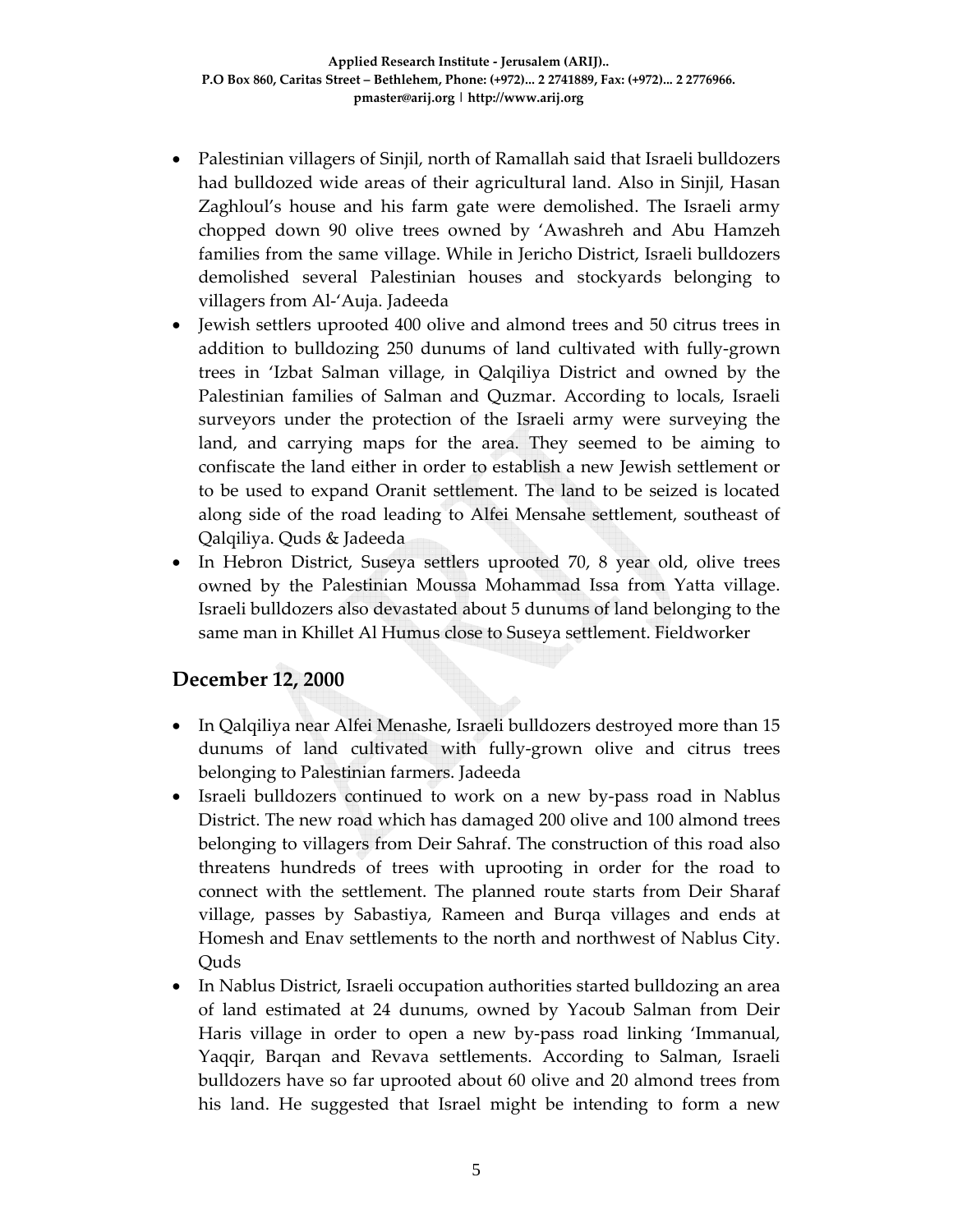settlement block comprising of the four settlements mentioned. Jadeeda + Quds

## **December 13, 2000**

• In Hebron District, a group of settlers from Beit Iyen, west of the Etzion block, started to destroy Palestinian land from the villages of Surif and Al Jaba', belonging to Hasan and Ibrahim Shiboun in order to expand the settlement . According to the fieldworker, the Israeli bulldozers have begun to level about 200 dunums of land and have opened a new 2‐3 km road. Fieldworker

#### **December 14, 2000**

- According to Al-Quds Newspaper, Israeli bulldozers started digging on the main road that connects Ramallah with the villages west and north of Jerusalem, crossing Beituniya. They have erected huge mounds of earth near Ofra Military Camp, which is constructed on the land of Beituniya and Rafat villages. In Jenin District, Israeli occupation authorities chopped down more than 100 olive trees from Ya'bad village. Quds
- In Hebron district, Israeli occupation authorities bulldozed tens of dunums cultivated with olive tees in Baq'a village, close to Beit 'Awwa hamlet. Fieldworker

#### **December 15, 2000**

- Israeli occupation authorities began to close the entrances of more than 100 Palestinian villages and hamlets with concrete blocks, focusing particularly on those located along the 1949 Armistice Line. These actions force the villagers to use bumpy and dangerous roads to enter the villages. This move is seen as a first step towards isolating the West Bank from Israel and annexing a number of Jewish settlements. PIC
- A group of settlers from Tapuah opened fire on the 30 years old Palestinian farmer 'Awad Naif, from the village of Yasuf while he was working in his field, close to the Jewish settlement. He was shot and injured in his neck. Jadeeda
- Israeli occupation authorities uprooted about 190, more than 50 years old, olive trees belonging to Palestinian villagers from Al Bayiad hamlet, located on the way to A'aboud and Deir Nidham villages, Ramallah. The number of uprooted trees owned by different villagers is tabled below.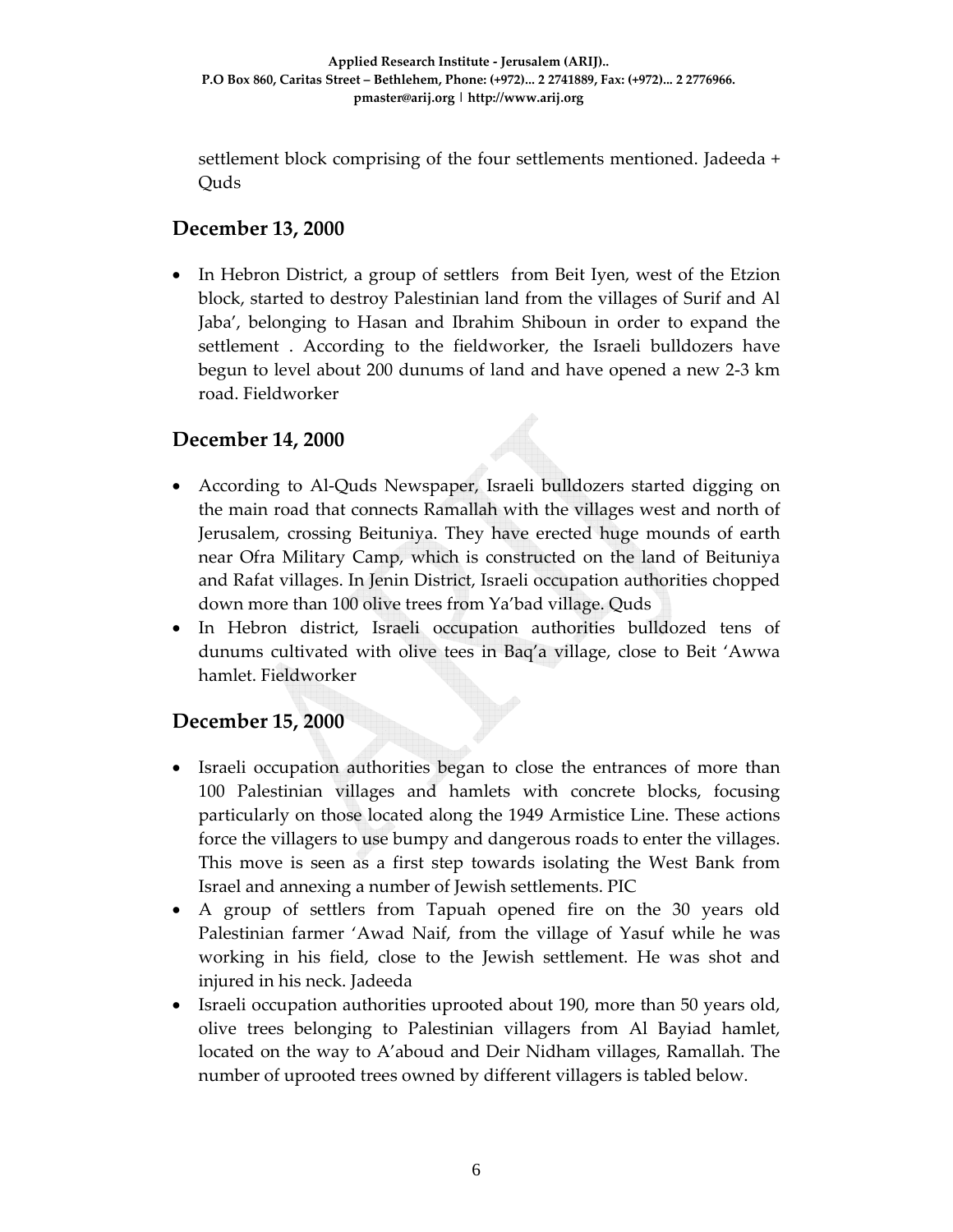| Villager           | Number of trees lost |  |  |
|--------------------|----------------------|--|--|
| Ibrahim Ihmied     | 40                   |  |  |
| Othman Al Majeed   | 14                   |  |  |
| Mahmoud Yacoub     | 13                   |  |  |
| Abdallah Bashariya | 36                   |  |  |
| Jamal 'Awad        | 32                   |  |  |
| 'Atiya Yacoub      | 37                   |  |  |
| Rashed Ahmad       | 3                    |  |  |
| Sa'd Bashariya     | 15                   |  |  |

• Also in Ramallah District, Israeli bulldozers destroyed a 500 dunum plot owned by Palestinians. The bulldozed land is located between Um Safa village and 'Ateret settlement, which is constructed on the villages of Um Safa and 'Atara villages. Fieldworker

#### **December 16, 2000**

- The settlers of Kedumim, which is constructed at the expense of Kafr Qaddum village, in Qalqiliya District attacked the Palestinian villagers and damaged their agricultural land. The villager Abdel Qader Rayyan said that the settlers destroyed the village's land by uprooting hundreds of their olive trees (more than 12 years old). He also added that this is not the first time that the settlers have damaged the village. Quds
- According to the Alhayat-Al Jadeeda newspaper, dozens of olive trees were uprooted in Kefl Haris village by the Israeli occupation forces after they damaged wide areas of Palestinian agricultural land near the Trans‐ Samarian highway, Nablus. Sami Abu Yacoub who owned the land received a demolition order to his house that will come into effect if there continues to be stone throwing near his house.
- The Palestinian Ministry of Agriculture announced that the total value of losses in the agricultural sector due to the Israeli closure and curfew imposed on all districts of Palestine from the beginning of Al‐Aqsa Intifada until 6th December 2000 exceeded US\$ 99 million. Quds
- In Tulkarm District, Israeli soldiers positioned near the At Taibeh roadblock chased Palestinian workers who were trying to reach their work inside the Green Line. The soldiers followed the workers across fields and hill, assaulted them, confiscated their ID cards and prevented them from passing. The Israeli army accompanied by Jewish bulldozers closed all dirt tracks that connect the district's villages with the city, and placed large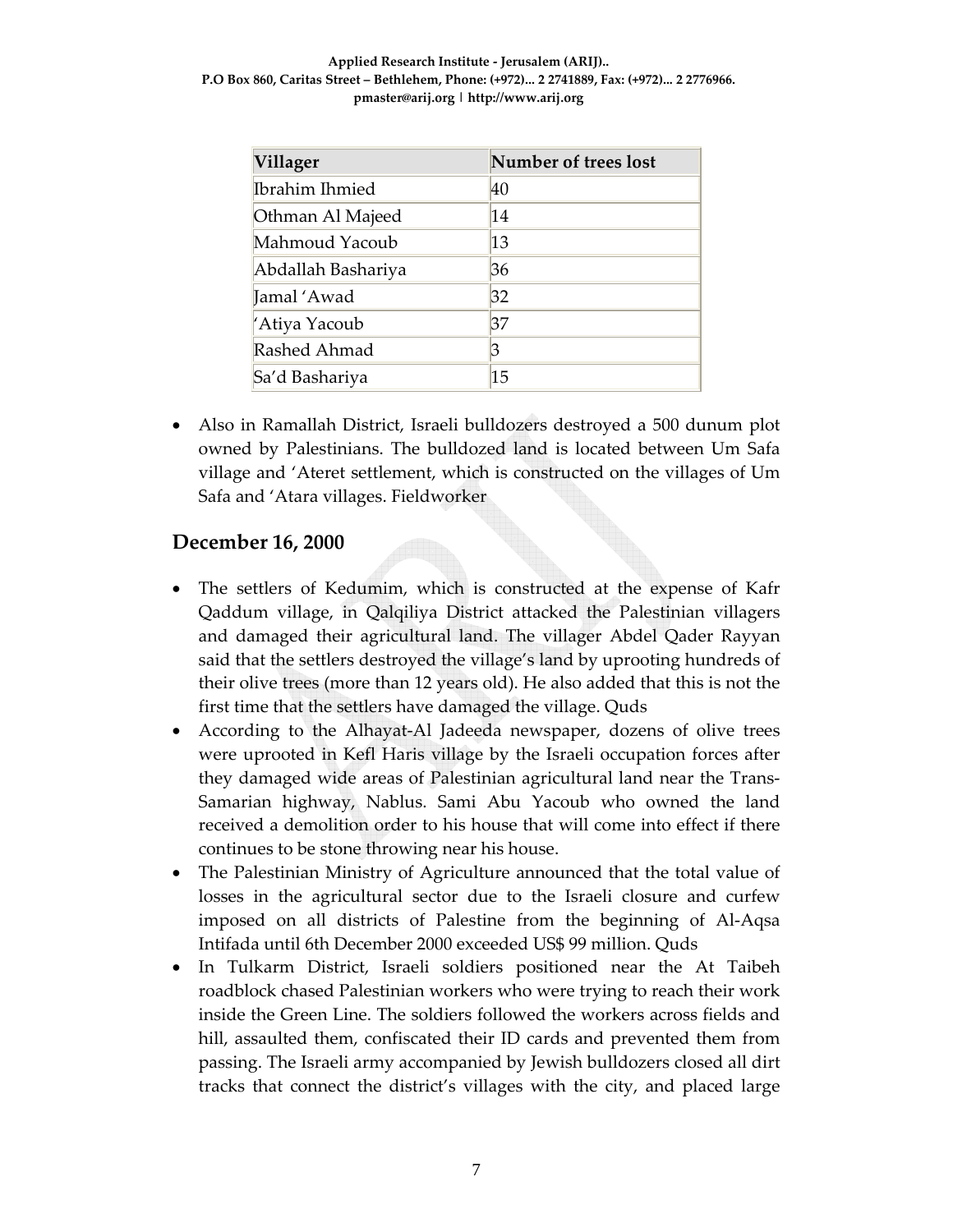blocks at all entrances in order to prevent the citizens from entering Tulkarm. Quds

## **December 17, 2000**

• Kafr Ad Dik village, south west of Nablus is threatened by the expansion of the nearby settlements. More than 50 olive trees were cut down and tens of dunums were destroyed in order to construct a new settlement by‐ pass road linking Alei Zahav and Peduel settlements. Najeh Harb told Alhayat Al‐Jadeeda that the uprooted trees were only planted a week ago, and the previous ones were chopped down for the same purpose.

#### **December 19, 2000**

- Israeli occupation authorities accompanied by Israeli bulldozers continue to bulldoze hundreds of dunums of land from Haris village, in Nablus District aiming to open a by‐pass road connecting Revava, Yaqqir and Barqan settlements with the Trans Samarian highway. Jadeeda
- Jewish settlers of from the Talmon settlement group in Ramallah District uprooted more than 3000 cauliflower seedlings and destroyed the plastic irrigated pipes that belonged to Ahamd Yousef from 'Ein Um Sraj hamlet. Fieldworker

#### **December 20, 2000**

- Israeli occupation forces kidnapped the second year student Samer Al Hindawi, from Hebron University, while he was coming back to his house, which is located in an area under Palestinian security control.
- In Nablus District, the settlers of Yizhar, which is constructed on the land of the Palestinian village of Huwwara, uprooted about 100 olive trees owned by Yousef Damidi and Dr. Mohammad Damidi. On the same day, Israeli bulldozers cut down 456 olive trees from the village of Yatma and arrested three of its residents. Furthermore, Israeli occupation bulldozers continued to bulldoze wide areas of Jerzeem Mountain in an attempt to establish new military fortifications. Quds

#### **December 21, 2000**

• According to the Israeli Newspaper Ma'ariv, the Israeli Ministry of Housing published new tenders for constructing 708 housing units in two Jewish settlements. 496 housing units are going to be constructed in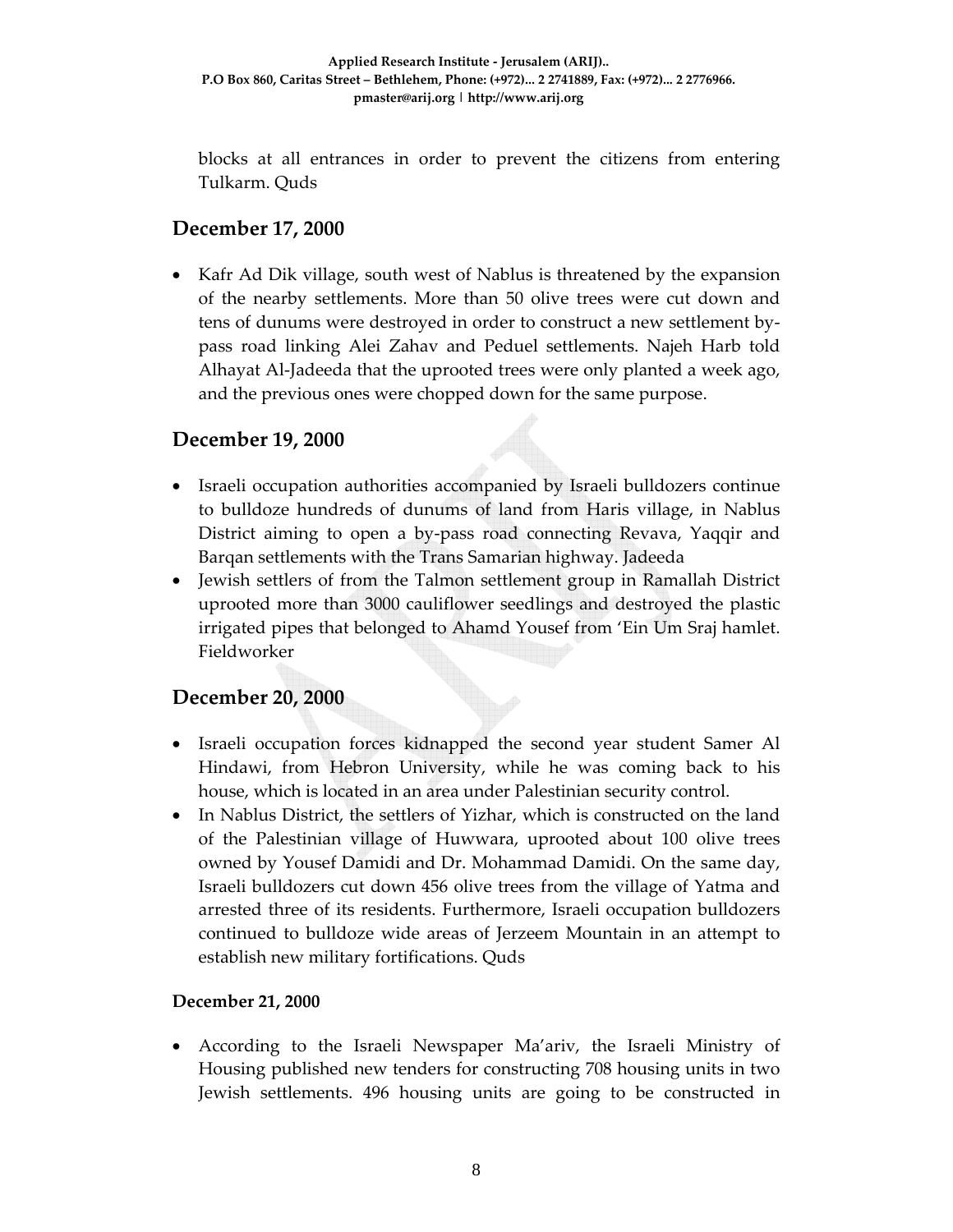Ma'ale Adumim settlement while the remaining 212 units will be constructed in Alfei Menashe settlement. However, on December 22, 2000 the Ministry issued another report stating that the bids issued on December 21, 2000 were the result of a technical mistake. The Peace Now movement stated that they believed that the Ministry intended to publish these tenders but withdrew them because of the bad timing of the publication. Furthermore, the Israeli Minister of Housing and Construction, Ben Yamin Ben Eli'azar, showed data about the construction in the West Bank settlements since the beginning of year 2000 till the middle of November 2000. The data shows a total of 1,400 housing units constructed in this period. The locations of these units are as follows:

| settlement        | <b>Housing Units Constructed</b><br>between 01/01/00<br>15/11/00 | and |
|-------------------|------------------------------------------------------------------|-----|
| Betar Illit:      | 651                                                              |     |
| Ma'ale Adumim     | 267                                                              |     |
| Ariel             | 182                                                              |     |
| Givat Benjamin    | 148                                                              |     |
| Alfei Menashe     | 89                                                               |     |
| <b>Givat Zeev</b> | 32                                                               |     |
| Karne Shomron     | 32                                                               |     |
| Efrat             | 20                                                               |     |

• This construction in the West Bank represents 13% of governmental building in the whole of Israel. Quds

#### **December 22, 2000**

• Israeli occupation authorities exploited the current situation in the Palestinian territories by closing the only dumping site in Al Bireh, Ramallah District, under the pretext of being unhygienic and polluting Beit El settlers. This dumping site normally serves more than 30,000 Palestinians. According to Palestinian sources, this closure is really a preparation for the opening of a new by‐pass road linking Beit El with Psagot settlements at the expense of Palestinian land. A consultant for the Ministry of Environmental Affaris noted that settlers from Beit El and other settlements are still using the dumping site, which they claimed was harmful to them. Quds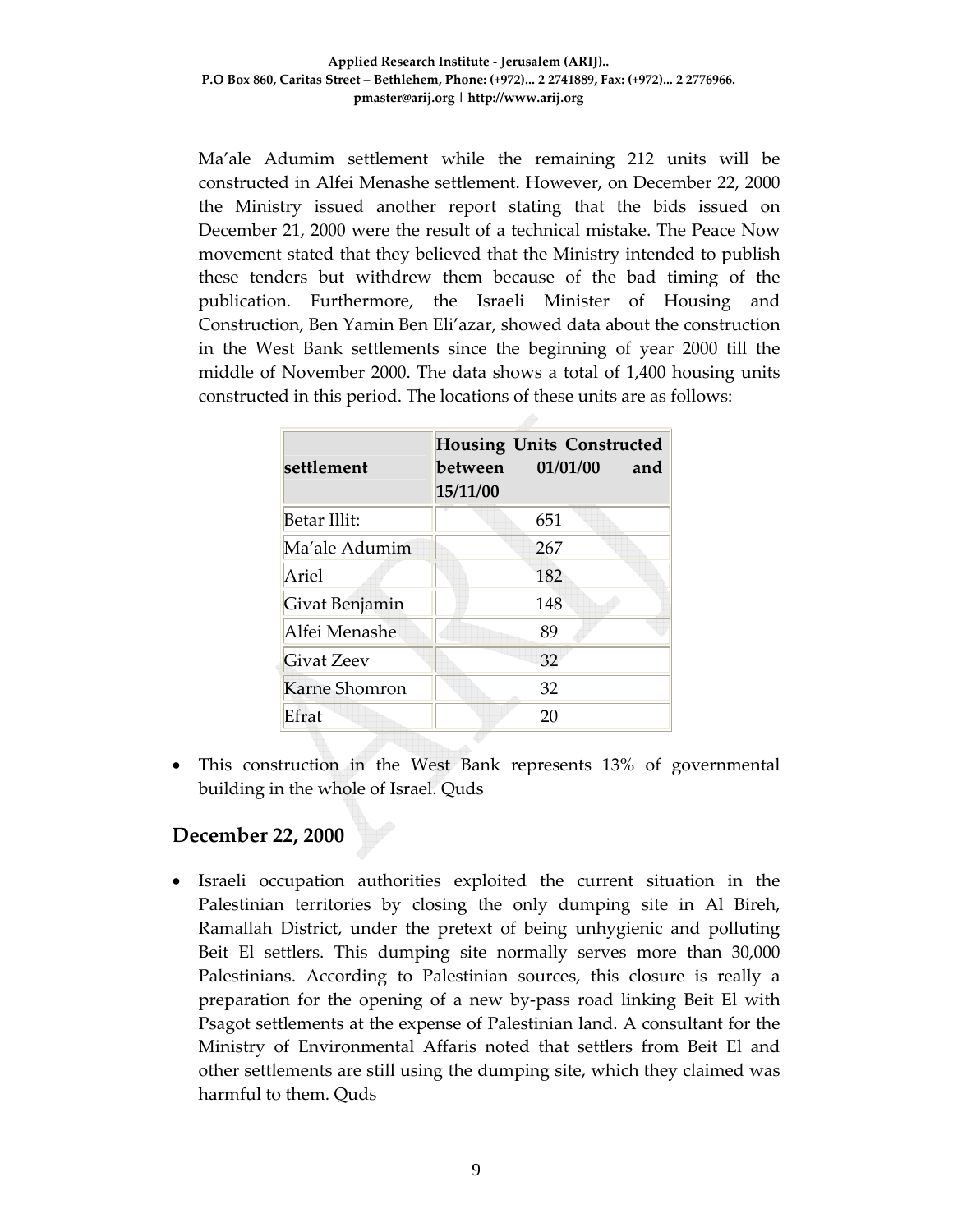- The Israeli Deputy Defense Minister Ephraim Sneh announced that Israel is to invest NIS 1,000 million to erect a 74‐km long security fence of cement walls, iron rails, ramparts and cement blocks along the Green Line (1949 Armistice Line). This fence will prevent Palestinian cars from entering Israel. He also added that the fence would run from Tulkarm, both northward to Moshav Mei Ami in the Wadi Ara region between Hadera and Afula and southward to Latrun. Quds & Jerusalem Post
- Ehud Olmert, the Mayor of Jerusalem, declared that Israel had agreed to give the Palestinians full sovereignty over the Jewish cemetery on the Mount of Olives and also to control over the Temple Mount as part of a final peace agreement. While PM's office dismissed Olmert's claim as "erroneous speculation". Jerusalem Post
- According to a fieldworker, Israeli forces bulldozed 20 dunums planted with vine trees belonging to Halhoul village, in Hebron District.

#### **December 24, 2000**

• Israeli occupation authorities detained Palestinian villagers Isma'el 'Awad and Nu'man Abu 'Aram and fined each one NIS 500, under the pretext that they were forbidden to cultivate their land east of Yatta village. Fieldworker

#### **December 25, 2000**

- Israeli occupation authorities tightened the blockade imposed on Beit Furik village, in Nablus District and prevented the citizens from entering or leaving the village. The villagers were also chased by soldiers when they tried to take bumpy dirt tracks out of the village. The Israeli authorities continued to impose a complete siege on the northern valleys of the West Bank especially in Tubas District in order to isolate Bardala, 'Ein el Beida, Kardala and Al Malih villages from each other.
- Jewish settlers of Arial and Tapuah protected by Israeli soldiers cut down 400 olive trees from Jamma'in and Marda villages, in Nablus District, close to the Trans‐Samarian highway. At the same time, Israeli forces uprooted a number of olive trees from Salim village, on land close to Elon Moreh settlement and belonging to Sharbada family. Quds & Jadeeda
- According to Israeli sources, extremist Jewish settlers are planning to seize a number of houses in the Old City of Jerusalem in the coming few days. The Israeli Newspaper Ma'ariv mentioned that these settlers are also planning to fill new housing units, located in the Muslim quarter, with Jewish settlers.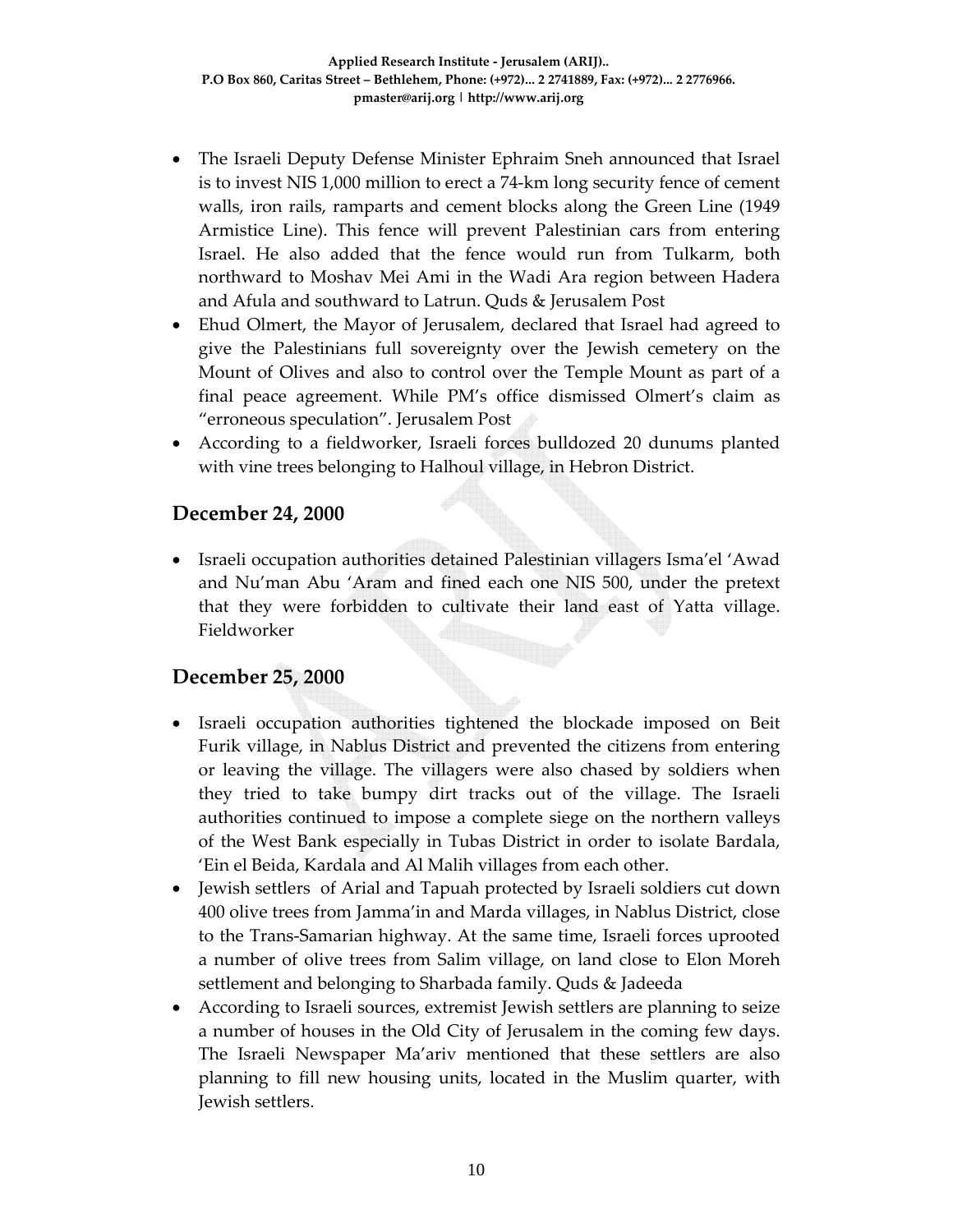#### **December 28, 2000**

- In Nablus District, a 65 year old Palestinian with American nationality, Saleem Ahmad, from Kafr Al Deik, died at an Israeli checkpoint south of Nablus after being detained for several hours. Ahmad was going to visit his daughter in Al‐Luban village, where the Israeli army apprehended him, leaving him standing for five hours (from 11 a.m. till 4 p.m.) at the checkpoint. It is believe that he died as a result of suffering in this way at the checkpoint. Quds
- A report issued by a settlement council in the West Bank stated that Palestinians are going to gain control over Al‐Aqsa Mosque, the Mount of Olive, the city of Da'oud and Rachel's Tomb in Jerusalem and that the settlement will result in the eviction of more than 100 Jewish settlements . The document also claimed that Palestinians are going to be awarded compensation in return for handing over 3% of the West Bank to Israel. Quds

#### **December 29, 2000**

- Israeli occupation bulldozers accompanied by Israeli border police started bulldozing wide areas of land close to Kokhav Yaacov settlement, which is built up on the land of Kafr 'Aqab village, in Ramallah District. According to the villagers, the confiscation of the land came without previous warning, after the failure of two settlers' attempts to expropriate the land. It is estimated that some hundreds of dunums cultivated with olive and fig trees have been confiscated to aid the expansion of the nearby settlement. Quds
- A report published by the Palestinian Center for Human Rights stated that the total area of land bulldozed in Gaza Strip by the Israeli occupation forces since the outbreak of the Al‐Aqsa Intifada until December 18, 2000, was 4,456 dunums. More than 3,520 dunums (79%) was agricultural land and the other 920 dunums (21%) was forestry and sandy land. Quds
- In Hebron District, Jewish settlers protected by Israeli soldiers set fire to Al Nabi Yaqin Mosque in Bani Na'im village, burning the carpet and all its copies of the Koran. Fieldworker & Quds
- The Jerusalem Municipality endorsed two separated plans involving the confiscation of a total of 178 dunums of Palestinian land. The first plan is for the development of the train line and the second is the Eastern Ring Road. According to the first plan, 52 dunums of land will be seized from near the Jerusalem‐Ramallah road, in order to construct the new train line. The towns from which land will be confiscated are located between Maale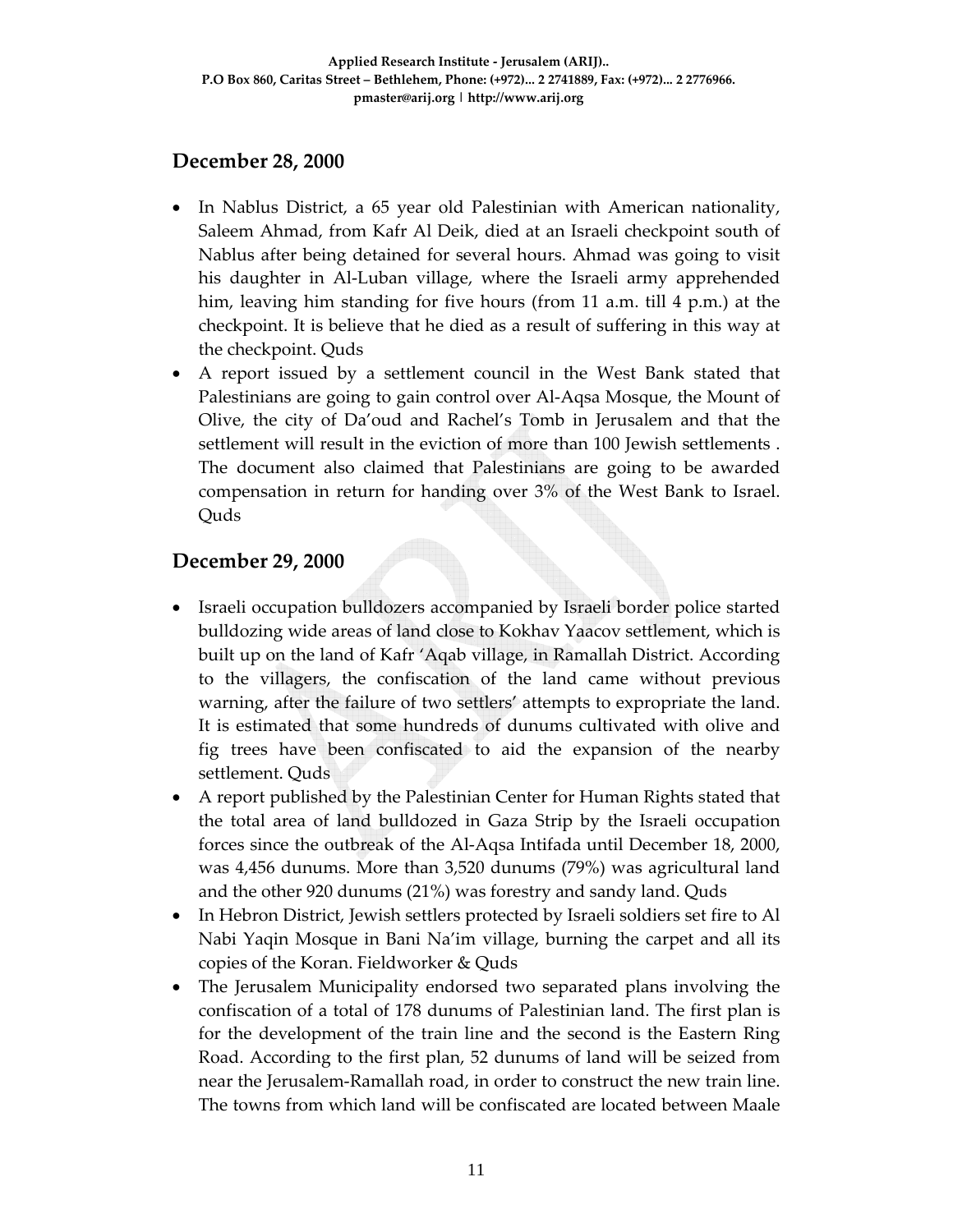Adumim crossroads and Yekutiel‐Adam road. The second plan involves the confiscation of 126 dunums from around the Jerusalem Eastern Ring Road. The area to be confiscated is to the east of Jabal al Mukabbir, to the west of the Municipality Boundary and Talpiyot and to the north of Sur Bahir village. Quds

- A report published in Al-Quds showed a proposed plan from Prime Minister Barak's office for the eviction of a number of Jewish settlements in the West Bank and Gaza Strip. According to an Israeli‐Palestinian future settlement, the plan suggested that Palestinians would retain 95% of the West Bank (5,220 km2) and the total area of Gaza Strip, whereas Israelis would retain the remaining 270 km2 of the West Bank.The settlements proposed to be evicted in the West Bank and Gaza Strip are listed according to district:
	- o In Gaza Strip: Rafih‐Yam, `Azmona, Bedolah, Gan Or, Neve Dekalim, Kefar Yam, Gannei Tal, Katif, Netzar Hazzani, Kfar Darom, Netzarim, Peat Sadeh, Morag, Dugit, Ele Sinai and Nisanit (17 settlements ).
	- o In Jenin District: Kaddim, Gannim, Shaked, Hinnanit, Tal Menshe, Rehan, Sa Nur, Hermesh and Homesh (9 settlements).
	- o In the Jordan Valley: Mehola, Shadmot, Massua, 'Aghiti, Maale Efrayim, Yafit, Betse'el, Gilgal, Netiv Hagedud, Niran, Yitav, Noomi, Tum, Mizpe Yeriho, Vered Yeriho, Beit Ha'arava, North Dead Sea and Almog (18 settlements )
	- o In Nablus District: Elon Moreh, Itamar, Bracha, Yizhar, Migdalim, Kfar Tapuah, Eli, Shilo, Shvut Rahel, Rachelim, Shomron and Kedumim (12 settlements).
	- o In Tulkarm District: Aveni Hefetz, Enav, and Salit (3 settlements).
	- o In Qalqilyah District: Padu'el, Elei Zahav, Beit Arye, and Ofarim (4 settlements).
	- o In Ramallah District: Hallamish, 'Ateret, Maale Levona, Ofra, Beit El, Pesagot, Kokhav Ya'acov, Kokhav ha Shahar, Rimmonim, Nili, Talmon, Dolev, Maale Mikhmas, Kfar Adumim, Elon, Antot, and Adam (18 settlements ).
	- o In Bethlehem District: Nokdim, Tekoa, Mitzad, Maale Amos, and Kedar (5 settlements).
	- o In Hebron District: Hebron, Qiryat 'Arba (Israeli proposes to eventually hand it over to the Palestinians, but to rent it initially for 30 years), Karmei Zur, Bani Hever, Maale Havar, Karmel, Ma'on, Susiya, Beit Haggai, Otniel, Shima, Tene, Eshkolot, Negohot, Telem, and Adora (15 settlements ).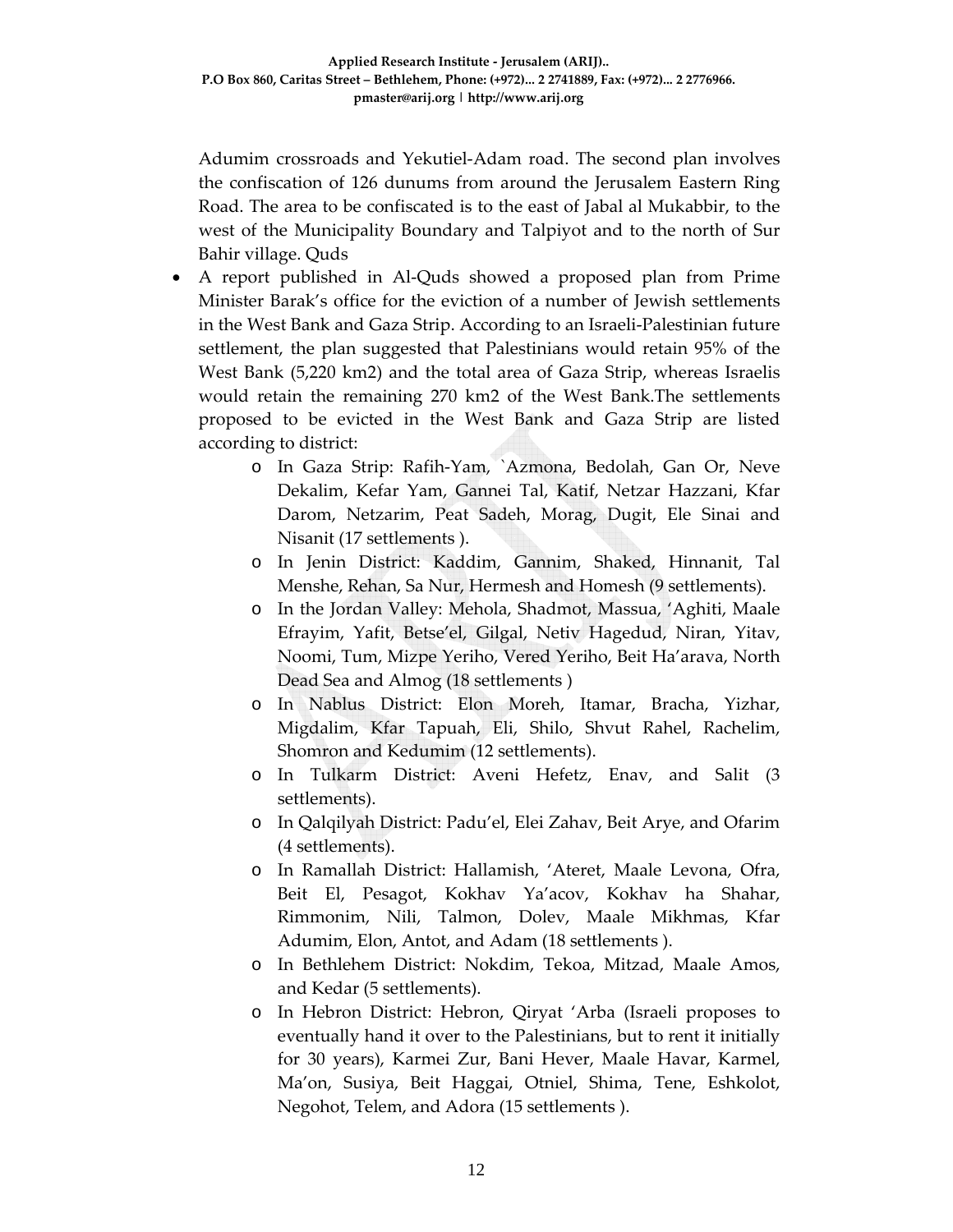o The plan suggests that 75% of the settlers will remain in settlements under Israeli rule. Quds

#### **December 30, 2000**

- An article appeared in Al-Quds Newspaper stating that Ma'on and Susiya settlers under the protection of Israeli army chased a number of Palestinian villagers from Yatta, in Hebron District, and prevented them from reaching their land, under the pretext of it being state‐owned. In addition the settlers confiscated the villager's agricultural machines and arrested them for several hours. Israeli soldiers positioned at Tarqumiya crossing point, hindered Palestinian farmers from reaching their land, which are owned by Beit Kahel villagers and are estimated at around a thousand of dunums on the grounds of their not having special permission to get there. Quds
- In Nablus District, Israeli occupation forces damaged ten dunums of agricultural land and cut down dozens of olive trees from Deir Ballut village, ostensibly on the grounds of stone throwing from the village at Jewish settlers. Furthermore, the settlers of Karne Shomron settlement, which is built up on the land of Deir Istiya and Wadi Qana villages chopped down 100, one year old, lemon saplings belonging to Yousef Moustafa and another 20, 3 year old, saplings, owned by Nassar Moustafa. The citizens told WAFA that this is the fourth time that Jewish settlers have destroyed the land and uprooted their trees. Jadeeda

| <b>District</b>  | Land | Land | Uprooted/Confiscated<br>Confiscated Threatened /razed/ burnt Trees | Houses<br><b>Demolished House</b> | <b>Threatened</b> |
|------------------|------|------|--------------------------------------------------------------------|-----------------------------------|-------------------|
| <b>Bethlehem</b> | 50   |      | 2520                                                               |                                   |                   |
| Hebron           | 225  | 0    | 170                                                                |                                   |                   |
| <b>Nablus</b>    | 24   |      | 3866                                                               |                                   |                   |
| Ramallah         | 500  |      | 295                                                                |                                   |                   |
| Qalqilyia        | 15   |      | 1000                                                               |                                   |                   |
| Jenin            |      |      | 100                                                                |                                   |                   |
| Jerusalem        |      | 178  | 0                                                                  |                                   |                   |
| <b>Total</b>     | 814  | 178  | 7951                                                               |                                   |                   |

The Monthly overview report gives a list of the Israeli Violations in the Occupied Palestinian Territory which are based on reports provided by field workers and  $\or$  by one or more of the following news sources: Al-Ayyam daily newspaper, Al‐Quds daily newspaper, Palestinian National Information